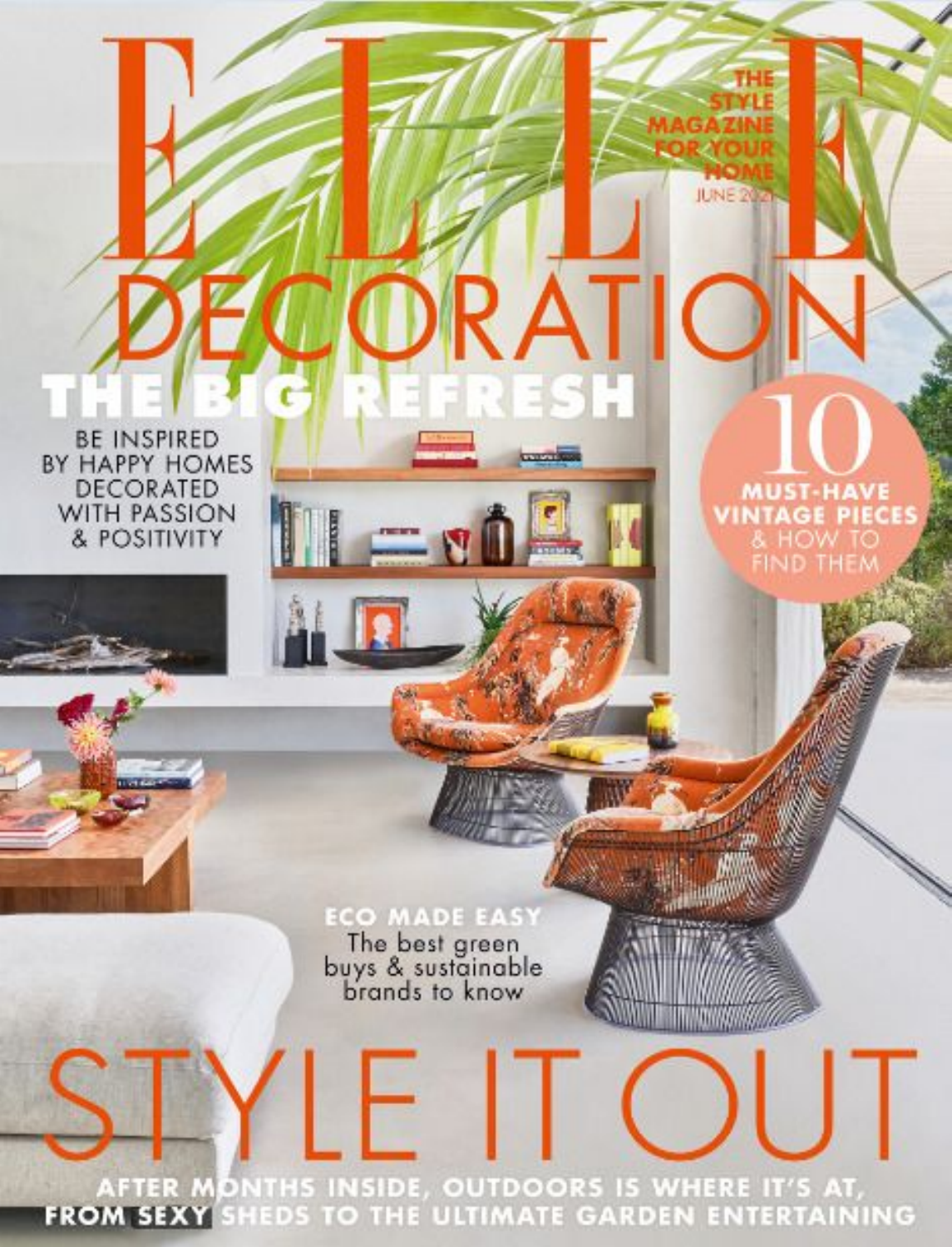## **AT HOME WITH**



**Lounge** Behind the hanging length of 'Belle-épine' fabric (also available as a wallpaper) by Cristina Celestino for Maison Matisse is a quiet seating area. The sofa, on which Cristina sits, is the 'Wave' by Giovanni Offredi for Saporiti Italia and the chair is the 'Corolla' in red felt by Cristina for Billiani. Behind is a vintage 'Serpente' floor lamp by Elio Martinelli for Martinelli Luce (right) and a design by Angelo Brotto for Esperia. The rug is the 'Envolée', also by Cristina, this time for CC-Tapis ➤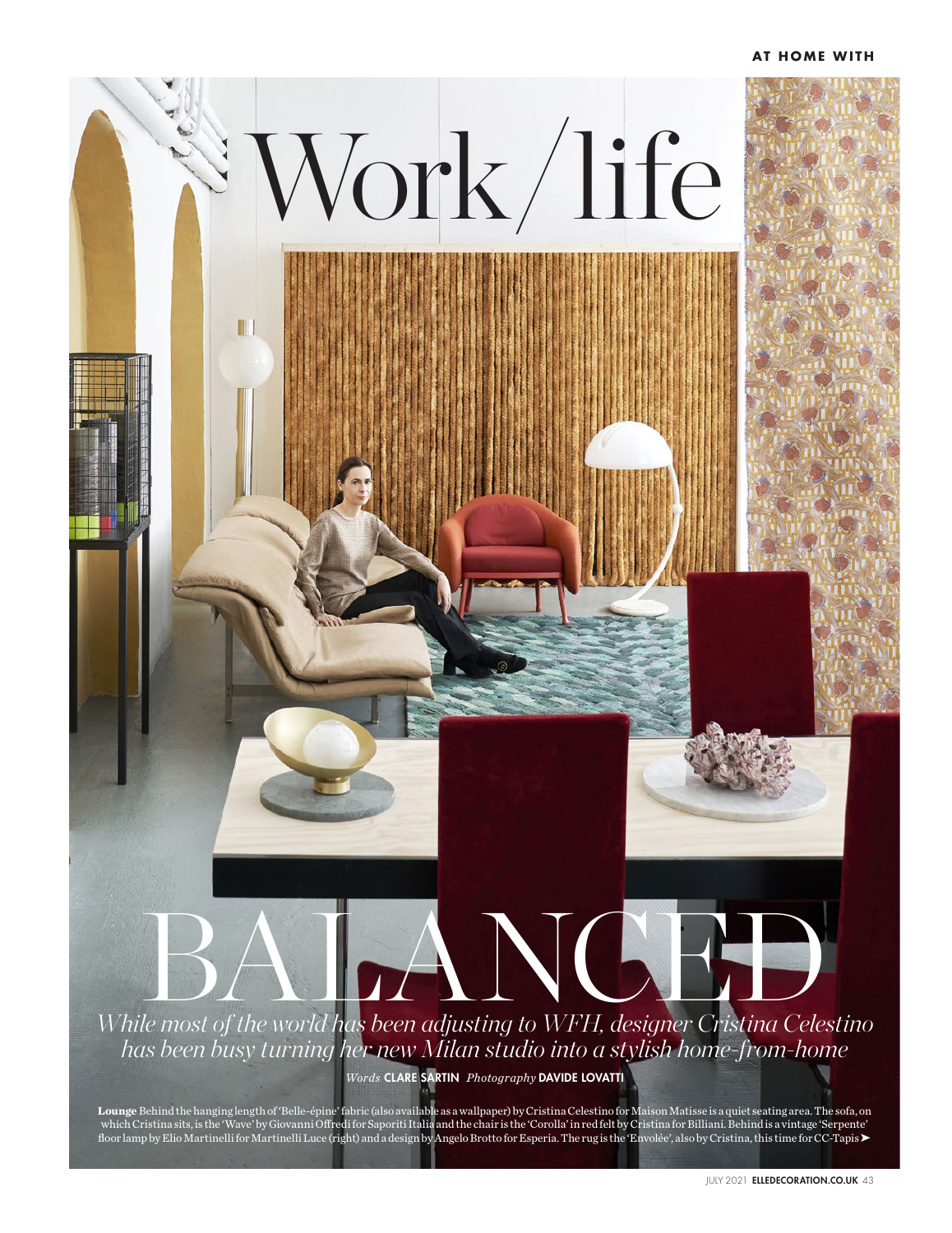JULY 2021 ELLEDECORATION.CO.UK 45

**AT HOME WITH**

ince starting an eponymous studio from her small home office  $\begin{minipage}{0.5\linewidth} \begin{tabular}{|l|l|} \hline \textbf{line} starting an eponymous  
studio from her small home office  
back in 2013, Milan-based designer Cristina \\ \hline \end{tabular} \end{minipage}$ Celestino has always been happy for the lines between her work and her private life to be a little blurry. 'I spend a lot of time in the office, sometimes even during the weekend,' she says. 'While my daughter plays, I tidy up ideas and work with materials.'

Juggling her commitments as art director for both Italian furniture company Billiani and tile innovator Fornace Brioni with her own interiors projects, means she is eternally busy. And that's without taking into account her time creating original pieces for her own brand, Attico Design, as well as myriad other collaborations with the likes of CC-Tapis, Sergio Rossi, Casa Fendi and more. 'It is impossible to ever really disconnect,' she admits. But what some would see as a negative, the always optimistic Cristina has decided to flip to her advantage.

When, in September 2019, she began looking for a new office to accommodate her expanding vision for the studio, she made the decision to treat it not just as a place of work, but as a second home. Somewhere she and her team could enjoy spending time in. Work on the early-20thcentury building in Milan's Città Studi district lasted until February last year, meaning Cristina moved in just as the first major lockdown was being enforced in Italy. The irony of turning an office into a home

> desks in bedrooms and clearing space on dining tables is not lost on Cristina. However, for her, the situation was confirmation that she had definitely made the right choice. 'For creatives,' she says, 'smart-working cannot be a long-term solution. We need to see the materials and touch the samples in a welcoming, intimate environment.'

> That's exactly what she has created here. Split over two levels, this is an office that's designed for life beyond the 9 to 5. On the first floor, there's a convivial meeting area – centred around a large 'Caryllon' table designed by Cristina for Gebrüder Thonet Vienna – as well as a relaxation zone where 'PS 142' club chairs by Eugenio Gerli for Tecno sit on a rug from Cristina's aptlynamed 'Back Home' collection for Fendi Casa, and a gathering of workstations.

> By replacing walls with hanging fabric in soft, muted shades she ensures a friendly, free flow of ideas. In fact, the only segregated space is Cristina's personal desk, which she can very rarely be found at. 'I prefer working in the shared areas,' she says. 'There are so many spaces here where I can think and read, moving my laptop from an armchair











of this building's façade. The table is custom-made, and the chairs are the 'Rennie' designed for Simon Gavina in the 1960s. On the table sit vases from the 'Miuccia' collection and (below) the 'Laguna' range, both by Cristina Celestino for Attico Design